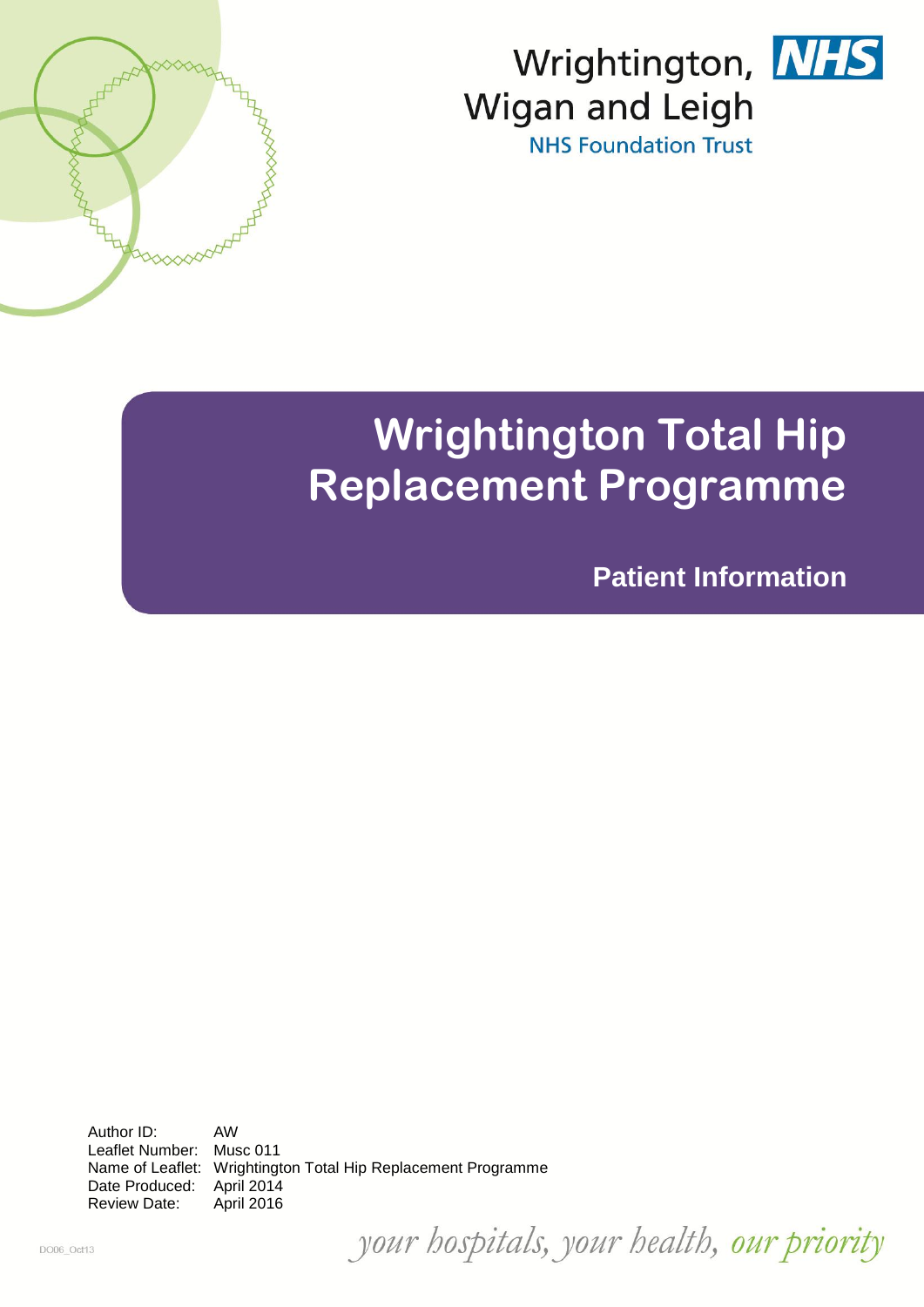# **Introduction**

On behalf of the orthopaedic team we would like to wish you a warm welcome to Wrightington Specialist Orthopaedic Hospital.

Here at Wrightington we have a long history and tradition in joint replacement surgery, having pioneered the first hip replacements in the 1960's. We now perform over 1000 hip replacements every year, using innovative advanced techniques to make your recovery quick and safe; helping you to get better sooner.

This information booklet aims to answer any questions you may have about undergoing total hip replacement surgery at our hospital. The booklet also aims to describe what you can expect from your hip replacement surgery and how specialist techniques can help you recover sooner.

We understand that you may feel nervous about surgery but our orthopaedic team will answer any questions you may have on your pre-operative visits and whilst you are an inpatient. Please do not hesitate to ask any member of the team if you have any queries, concerns or are in need of guidance.

We would estimate your hospital stay to be short; about 2-3 days. You will encounter a lot of orthopaedic staff. Everyone works together to make your surgical experience as pleasant as possible whilst maintaining the highest quality of standards and care.

# **The Team**

- Consultant Surgeon
- Orthopaedic Fellows, Registrars and Junior Doctors
- Anaesthetists
- Arthroplasty Practitioners
- Specialist Enhanced Recovery Nurses
- Specialist Pain Management Nurses
- Ward Nurses
- Physiotherapists
- Occupational Therapists
- Therapy Assistants
- Theatre and Recovery Staff
- Pharmacists
- Radiographers
- Bone Bank Team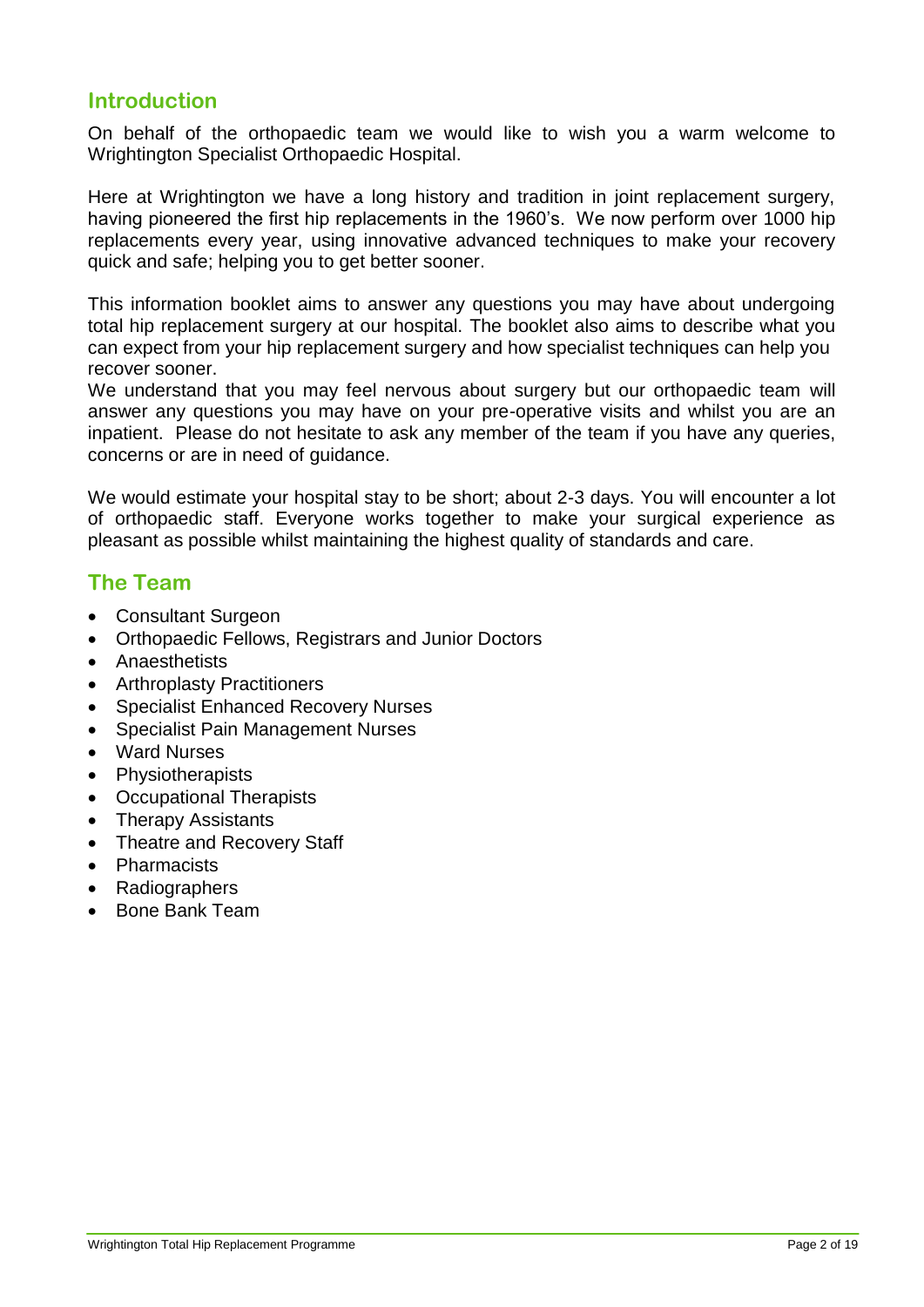## **What is a hip replacement?**

The hip is a ball and socket joint between the pelvis and the thigh bone. The upper end of the thigh is the ball part and fits into the socket in the pelvis. During the operation the worn or damaged joint will be replaced with an artificial one.

The different types of implant will be discussed you at the time of consultation with your surgeon

## **Alternative treatments**

A hip replacement is the best option for you due to the severity of your arthritis. This option will only be offered to you after other options have been tried and have not relieved your symptoms. This would include medication to relieve the pain, weight loss if necessary, physiotherapy and exercise to reduce stiffness and improve muscle strength and the use of walking aids.

## **Benefits of surgery**

A hip replacement is usually carried out when the joint is worn and severe pain restricts mobility. The benefits of surgery include:

1. Reduced pain

The majority of patients experience significant pain relief. It is normal to have some discomfort following surgery but our techniques aim to make the surgery as comfortable as possible, in most cases allowing you to walk on the same day.

2. Improve stiffness

The new joint will have highly engineered metal and plastic surfaces designed to allow the joint to move smoothly and freely. The aim would be for you to have less stiffness than before the surgery

3. Increased mobility

With a combination of reduced pain and improvement in stiffness your overall mobility is likely to be improved. This will help you return to a more active lifestyle.

## **Risk of Surgery**

Hip replacement surgery is generally a very successful operation. 85 - 90% of patients are extremely satisfied with their result and gain an improvement in lifestyle. There are, however, risks and complications which can occur; some of which are listed below.

# **Blood Clots**

- Deep vein thrombosis (DVT) (blood clot in the leg)
- Pulmonary embolism (PE) (blood clot in the lung)

Blood clots can occur after any operation but are more likely to occur following lower limb orthopaedic operations. When these clots occur a blockage can develop in the veins of the leg causing swelling, pain and warmth. Swelling in the leg after surgery is very common and can take time to resolve. If there is any doubt you should seek the advice of your doctor.

A blood clot in the lungs is termed a pulmonary embolus (PE). In rare circumstances (1 in 1000) this can cause death. Symptoms of a PE include shortness of breath, sharp chest pain and blood coughed up in your phlegm.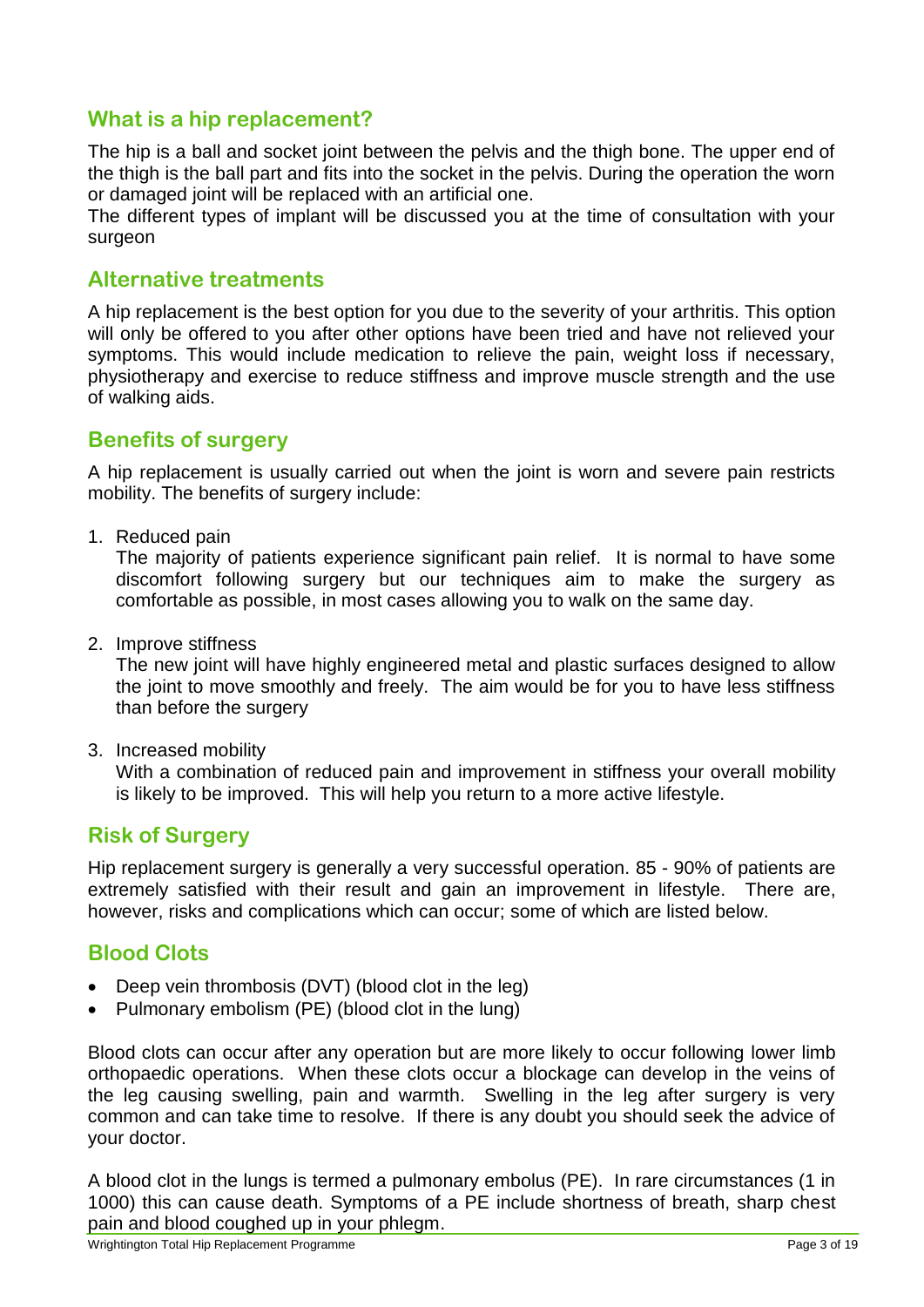## **Preventative measures**

- 1. We now mobilise patients as soon as possible following hip replacement surgery, often on the same day. This has the advantage of increasing blood flow to the leg and maintaining the circulation.
- 2. You will need to wear elasticated stockings for 6 weeks following surgery. These are somewhat similar to flight compression stockings.
- 3. We assess all patients' individual risk of blood clots as recommended by the National Institute of Clinical Excellence (NICE). Following risk assessment, most patients are advised to take blood thinning agents. You will be advised by your doctor or nurse on how to take this medication and for how long. A heparin medication called dalteparin is used for most patients and is required for around 35 days following total hip replacement. Patients are taught to inject themselves.

## **Joint Infection**

You will be screened for bacteria and MRSA before you come in for your operation to reduce the chance of infections. This enables any treatment to happen and reduce the risk of infection to you and to others. It is very important that there are no cuts, grazes or wounds on your legs when you come for surgery. It may be worthwhile considering avoiding activities such as gardening for a few weeks prior to your surgery.

We will also encourage you to lose weight, as being overweight significantly increases the chances of infection following surgery. We also encourage smoking cessation as there is evidence that smoking increases your chances of infection with the wounds taking longer to heal.

During the operation you will be administered intravenous antibiotics. Your surgery will also take place in advanced air-flow operating theatres which help reduce the bacterial levels.

Deep infection in an artificial joint is a very serious complication. It occurs in about 1% of patients. More commonly one can develop a superficial infection on the surface but occasionally this can progress deeper. We take any infection seriously. If you think you have a problem you should **always let us know immediately via the helpline**. We will inform your surgeon and get you reviewed urgently.

As from 1<sup>st</sup> May 2014, every patient receiving a hip or knee joint replacement will be given an accompanying information leaflet explaining why it is important any infections are identified and appropriately treated. Attached to the information leaflet will be a card; this will list all the numbers available for any department you may need to contact. You will also be given a post-surgery wound questionnaire, in order to identify any wound infections that may occur after discharge. There is a number to contact in relation to wound problems and/or infection. Your GP or district nurse may be treating the infection but we still want you to let us know. **Contact us via the helpline, or out of hours, ring the ward that you were on.**

If a deep infection is not treated within the first few weeks then revision surgery may be needed. Early treatment can help reduce this risk.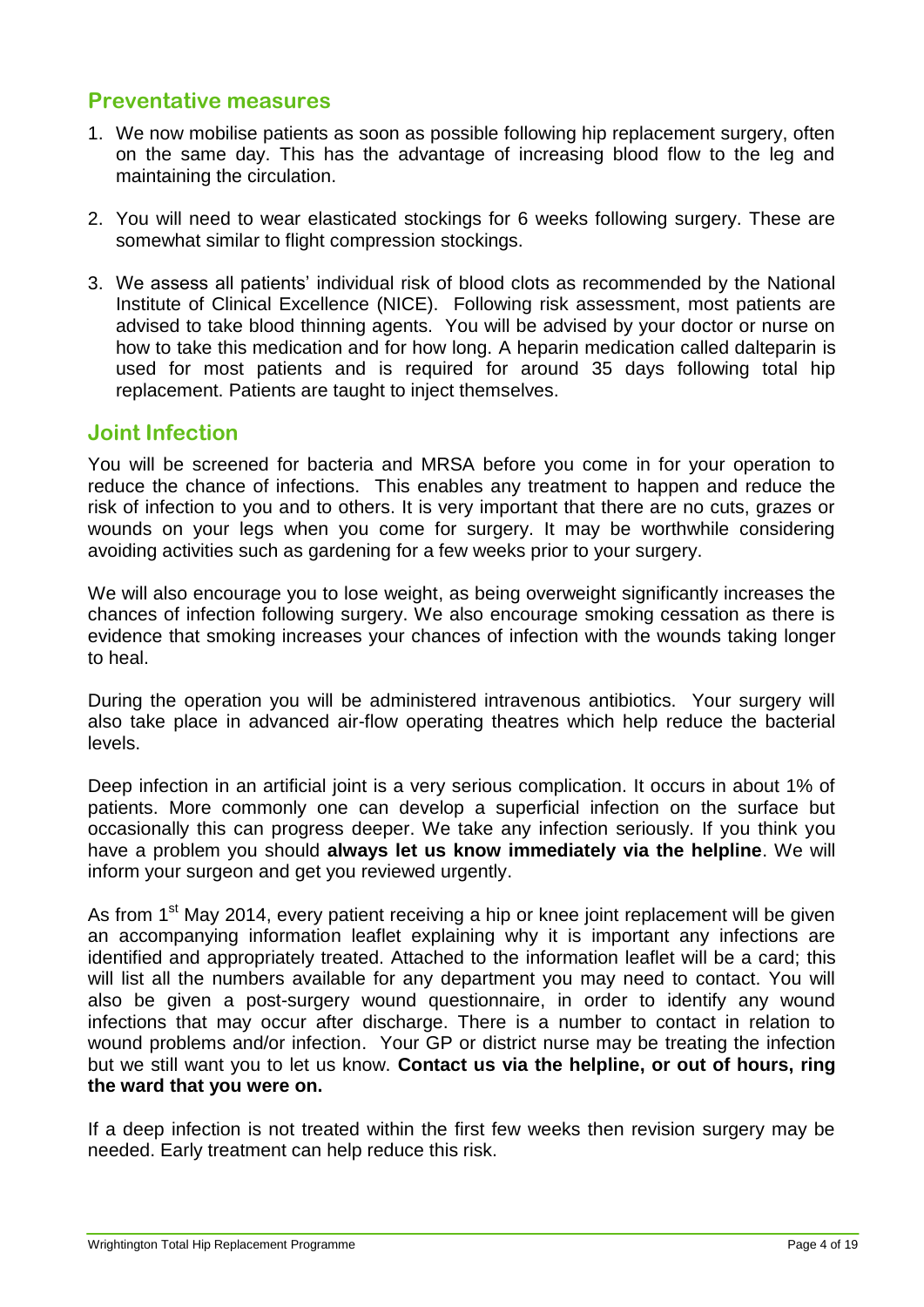# **Dislocation of the joint**

Occasionally following hip replacement the ball can dislocate from the socket. This can occur in up to 5% of patients. Normally the hip is relocated with a short anaesthetic. Occasionally patients need to undergo further operations to make the hip more stable.

## **Hip precautions**

For the first 12 weeks care must be taken to prevent the hip dislocating:

- Do not cross your legs in sitting, standing or lying. In the early stages of recovery do not roll onto or lie on either side. It is advisable to lie on your back for the first 6 weeks.
- Do not bend more than 90 degrees at your hip, for example, do not attempt to pick up anything off the floor, do not reach down to put shoes on and do not put your leg onto a high stool. When sitting, make sure your knee is level or lower than your hip.
- Do not twist your hip when sitting, reaching for things, walking or changing direction.

## **Joint loosening**

Total hip replacements have a limited lifespan. They are mechanical devices which will eventually wear out. The younger and more active you are the more likely you are to need a revision operation in the future at some stage. Your surgeon will discuss these risks with you. Around 90% of hip replacements do not cause problems at 25 years following surgery.

## **Unequal leg length**

It is not uncommon after hip replacement to have a difference in your leg length of a few millimetres. In the majority of cases it is less than 1cm and therefore not noticeable but occasionally your leg will feel slightly longer or shorter. Occasionally this is treated with either a raise in, or on, the heel of your shoe.

#### **Fracture**

There are occasions when a bone may break during this procedure. The risk is very low and the majority of fractures are very minor and require no specific treatment. If treatment is necessary, fractures can be treated with plates or wires during your hip replacement surgery. Everyone gets a routine check x-ray after the operation. In rare circumstances a return to theatre may be necessary to fix the fracture.

## **Nerve injury**

There are several nerves located around the hip and these can be damaged during total hip replacement surgery. These nerves supply skin sensation and power the muscles in the leg. Normally the nerves recover themselves over a period of weeks and months. Occasionally the problems can be permanent and may lead to pain, weakness and loss of sensation.

#### **Urinary incontinence**

Depending on your anaesthetic type or if you have individual risk factors a bladder catheter may be inserted. A small number of people develop urinary incontinence. This is usually temporary and resolves itself within a few hours of your surgery. If you have had a catheter inserted this is removed within 24 hours after your operation. Sometimes reinsertion of the bladder catheter is necessary if you cannot pass urine. If this continues to be a problem we will refer you to see a specialist urology doctor.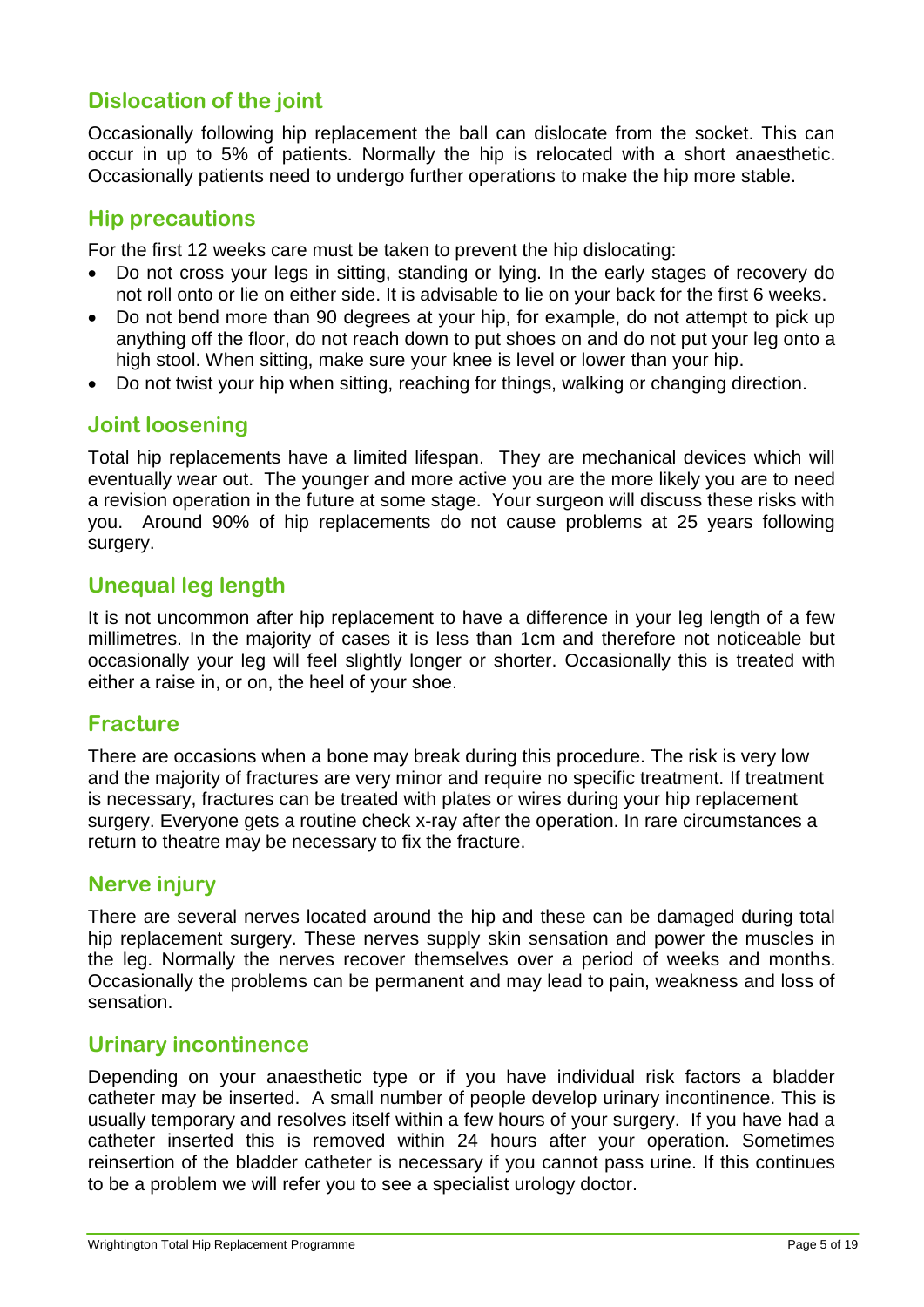# **Persistent pain**

Hip replacement surgery is an excellent operation for arthritis. However there are some patients who are left with pain and discomfort around the wound. Further treatment for this can be discussed with your doctor if necessary.

## **Revision (re-do) surgery**

Occasionally for various reasons operations need to be re-done. This is usually many years after surgery but can happen soon after the initial operation. If this is necessary your surgeon will discuss the issues with you.

## **Medical problems**

There is a small risk of developing a medical problem following surgery. These include heart attacks, strokes and pneumonia. There is also a small risk of dying associated with this type of operation. These risks will be discussed with you at the time of consultation with your surgeon and anaesthetist. If there are any concerns your doctors may transfer your care to another speciality for ongoing treatment

#### **Summary**

Hip replacement surgery is usually a very successful operation, but as with any other surgery there are risks of complications, which may affect a small number of patients.

#### **Information Resource**

The National Joint Registry (NJR) for England, Wales and Northern Ireland collects information on joint replacement surgery and monitors the performance of joint replacement implants. The registry helps to monitor the performance of implants and the effectiveness of different types of surgery, improving clinical standards and benefiting patients, clinicians and the orthopaedic industry.

Please see their website for further information [www.njrcentre.org.uk](http://www.njrcentre.org.uk/)

## **Out-patient clinic**

When you attend the out-patients clinic you will be entered onto the waiting list for your procedure. Your consultant will work closely with the admissions team and pre-operative assessment team to agree on a suitable date for your surgery. Once this date has been agreed you will be notified in writing.

You will be encouraged to **reduce weight if necessary** and **stop smoking**. These two measures have been proven to lower complications following surgery.

If there is availability and you have time your surgeon will send you to pre-operative assessment on the same day. If you have complex medical problems you may be required to see the anaesthetist prior to surgery.

#### **Bone donation**

When you attend out-patients and are listed for surgery "bone" may be requested for use in your surgery. Your consultant/surgeon will talk to you in more detail if they require "donated" bone for use in your surgery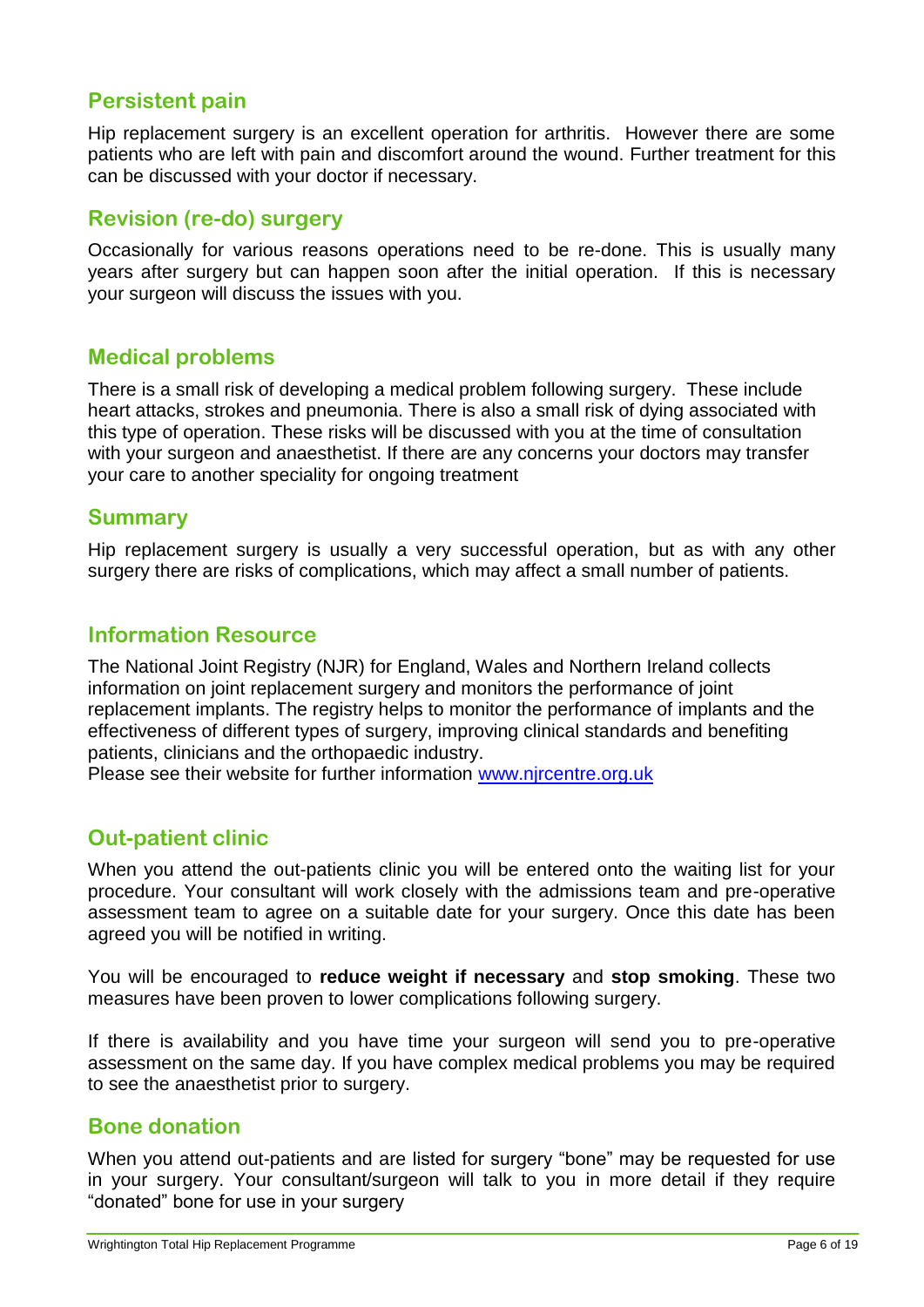You may also be asked about bone donation (leaflets available) as we have a Live Bone Donation Programme; to be part of this you will need to complete a Medical History Questionnaire and sign a consent form.

## **Pre-operative assessment**

#### **It is essential that you attend this appointment.**

During this visit you will undergo assessment to ensure you are fit for surgery. You will undergo simple checks on your heart, lungs and have blood tests taken. Skin swabs will be taken to test for MRSA carriage. You may require an x-ray and will be asked questions about your medical history. **It is important that you bring any relevant documentation and list of medications to this visit**. If you are on blood thinning tablets e.g. aspirin, warfarin, clopidogrel or dipyridamole please inform the nursing staff as you may have to stop these prior to surgery. **This would only be under the direction of a doctor**.

If you have a long term illness, heart, lung or metabolic (diabetes, thyroid) condition an anaesthetist will examine you to ensure you are fit for surgery. It may be necessary for you to be seen by a specialist if you have a more serious health problem. If you are not considered fit for surgery the operation will be cancelled. You will receive an out-patient appointment with your consultant who will discuss alternative treatment options.

Please tell the doctor or pre-assessment nurse if you are already taking these medications for other reasons, or if you are taking another medication called pregabalin.

## **Education classes/ joint school**

It is important that you attend this appointment as this session provides information on how to prepare for having your hip replaced, what to expect during your hospital stay, how to carry out daily living tasks immediately after your hip replacement and what to do once you are at home.

An Occupational Therapist will be available in order to assess your social circumstances, discuss your home environment and any areas of need in daily living tasks. This way we can pre-empt any problems prior to your surgery to facilitate your discharge after the operation.

It is important to practice the exercises shown to you at the education class. This will strengthen your muscles and aid recovery.

#### **How long will I be in hospital?**

For most patients discharge will be on day two after their operation. For example: admission at 7:30am on the  $25<sup>th</sup>$  day of the month (day 0), have surgery that day, the expected date for discharge home will be the  $27<sup>th</sup>$  day of the month (day 2).

**You will only be discharged home when you are medically stable and can manage safely. There is a range of discharge dates, some patients can be discharged after one night in hospital (day 1), with most people going home within a two or three night stay in hospital.** 

## **Admission**

The day you are admitted will be the day you undergo surgery. Please follow the fasting guidelines, which you will have received from the pre-operative assessment clinic or in the letter you receive from our Admissions Department.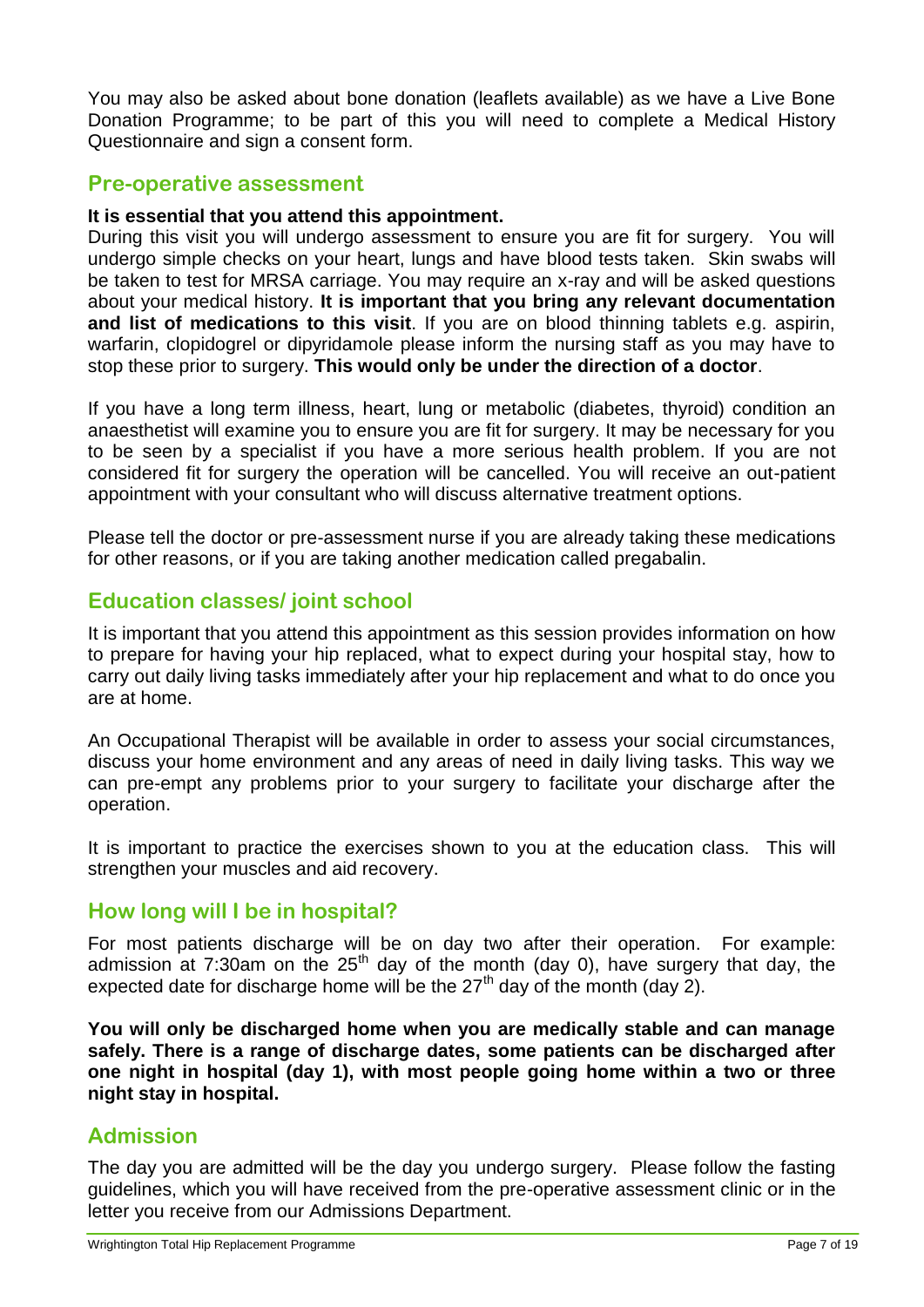**Reminder:** Please ensure you have a bath or shower before you arrive at the hospital. We need you to be as clean as possible to keep the operation site as clean as possible to reduce the risk of infection.

It is also important that you do not apply creams or make up after your bath or shower. If you shave your legs, please do not shave for at least three weeks prior to the operation. Shaving is known to increase infection rates in joint replacement unless conducted immediately before the operation. It is not known whether hair removal creams increase infection risk, and these may be best avoided.

You will normally be admitted on the morning of your surgery to **Ward D** at Wrightington Hospital. Following your operation you will be transferred to one of the orthopaedic wards.

Please do not bring too many possessions into hospital with you as storage space is limited. Bring well-fitting comfortable flat shoes to walk in and some comfortable slippers. There may be some swelling in your foot after your surgery therefore consider this when selecting suitable footwear; shoes without backs are not recommended. If your hip replacement is undertaken in the morning we would anticipate that you would be up and walking and dressed in normal clothes the same day.

On admission the final checks prior to surgery will be undertaken. If your temperature is low you may be warmed, using blankets, as this has been shown to minimise the risk of infection. Occasionally delays in theatre or unexpected changes to the operating list may mean you have to wait longer than anticipated. If this happens you may be offered a drink, after discussion with your anaesthetic team. You may wish to bring a book or a magazine with you to pass the time.

## **The anaesthetic**

When you are admitted onto the ward you will be seen by the anaesthetist who will discuss your anaesthetic choices and post-operative pain relief with you.

Most patients will be recommended to have a spinal anaesthetic in combination with a light general anaesthetic or sedation.

The spinal anaesthetic involves a small injection of local anaesthetic between the bones of the lower part of the back around the nerves of the spinal cord. This causes a temporary numbness and heaviness from the waist down and allows surgery to proceed without feeling any pain. A light general or some sedation can then be used in combination to lower your awareness of theatre activity during the surgery.

This anaesthetic combination is preferred because it is safe, effective and the full effects usually wear off very quickly following the surgery. This allows most patients to make a rapid recovery with very few "hangover" side effects such as sickness, which can occur following a general anaesthetic. It also allows for you to start moving your hip soon after surgery.

Due to the effect of the spinal anaesthetic your bladder will be temporarily numbed. This can sometimes make it more difficult to pass urine immediately after surgery. A tube (catheter) can be inserted into the bladder to relieve this problem but this is only performed if absolutely necessary or you have risk factors for urinary problems.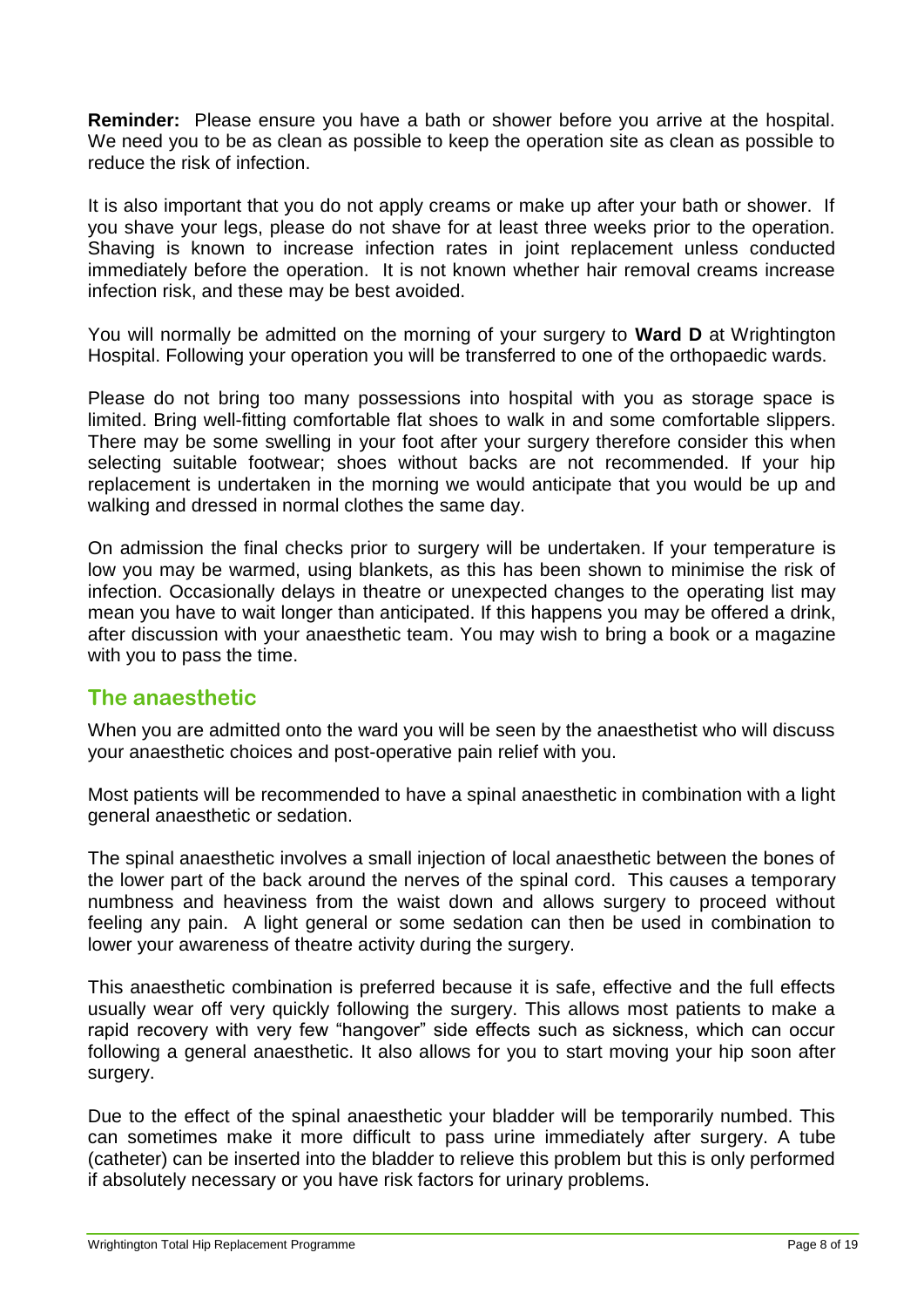From the start of the anaesthetic until the end of your operation your anaesthetist will stay with you for the whole time watching your condition very closely. Your heart rate, blood pressure and breathing are monitored and your body temperature is kept normal using a specialist warming blanket.

## **The operation**

You may have some awareness once in the operating theatre depending on how much sedation you have decided to have. Some patients decide to remain completely awake. The theatre team including your surgeon will be wearing specialist clothing (space suits) and working under a state of the art special airflow system to minimise any chances of infection.

During your operation the surgeon may inject high volumes of local anaesthetic into the tissues around the hip joint. This complements the spinal anaesthetic and helps with your pain relief after the operation allowing you to move the hip immediately. This technique normally provides excellent pain relief; however, you will be asked about your comfort levels regularly and will be offered extra pain relief.

## **Recovery**

From the operating theatre you will be transferred into the recovery ward. The staff here will:

- 1. Check your general condition
- 2. Take your observations: pulse, blood pressure and oxygen levels
- 3. Check your wound dressing
- 4. Monitor your spinal anaesthetic
- 5. Assess your pain control

Your surgeon may request an x-ray of your new hip.

After a short time you will return to your ward.

The ward staff will continue to monitor you and make sure you are comfortable.

#### **Pain relief**

You will have regular pain relief prescribed. If you feel your pain relief is inadequate at any time then you must let the ward nurses know so they can help you to get more comfortable. We also have a dedicated team of pain nurse specialists who may come to see you after your operation.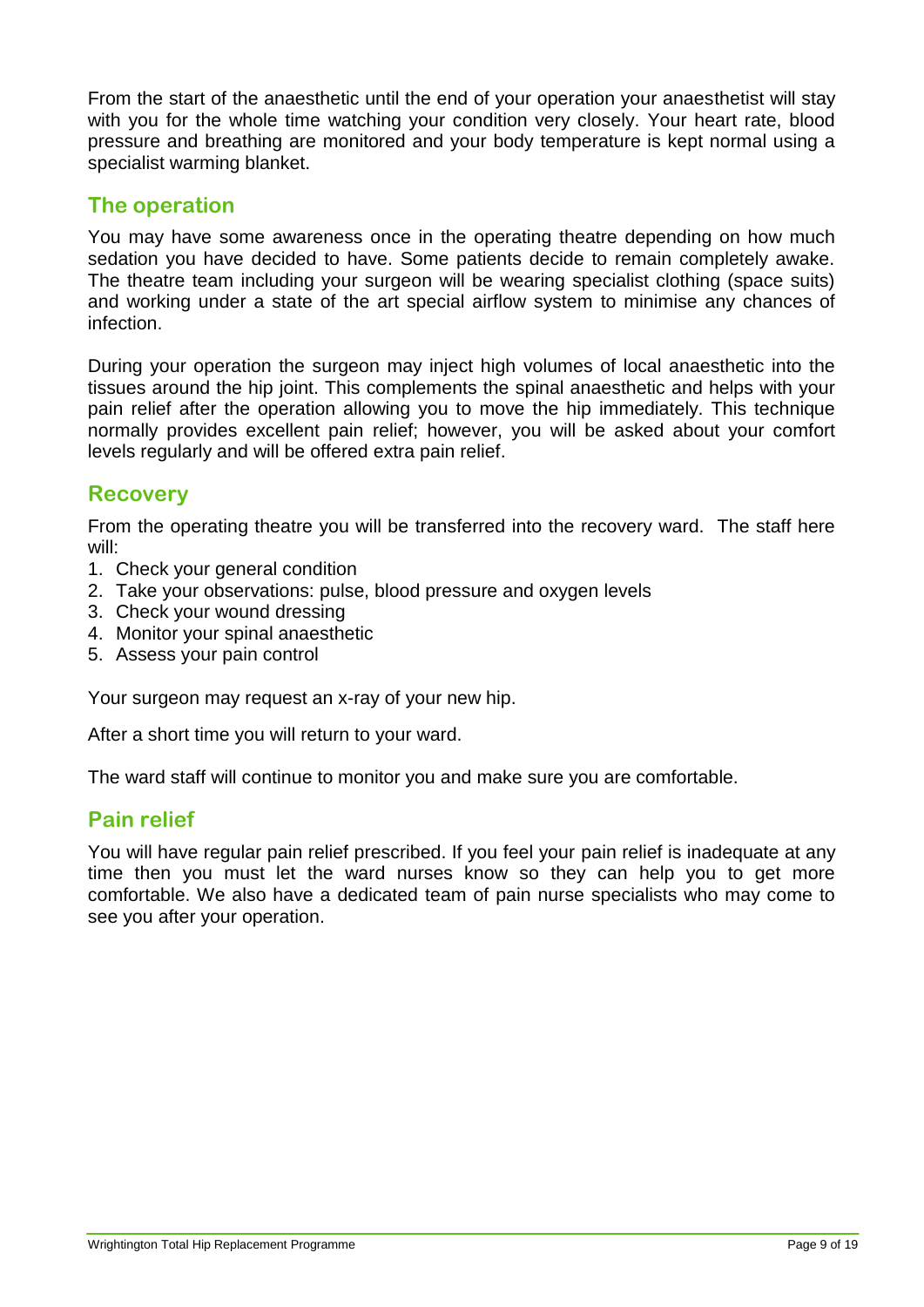## **Exercises**

It is essential that you commence the following as soon as you can after your operation and whenever you are resting to help prevent blood clots.

## **Ankle exercises**

This should be done every hour for approximately 5 minutes or longer if possible. This helps maintain the circulation in your calf muscles. If you experience any pain or tenderness in the calf please contact the nursing staff immediately. You may not initially be able to do this until the spinal anaesthetic has worn off. This is normal and the movement will return in time.

## **Deep breathing exercises**

This helps to keep your chest as clear as possible. Take 3 or 4 deep breaths. Try to breathe as deeply as possible and after the last breath try to "huff" out the air. This may stimulate a cough. Some people may experience a productive cough after anaesthetic.

#### **Exercise programme**

#### **It is essential that you follow this programme regularly after your surgery.**

We also advise that you start doing this programme BEFORE your operation to help improve the movement and strength in your muscles.

The physiotherapy team on the ward after your operation will monitor your exercise and we encourage you to perform the programme independently at least **three times per day.**

It is very important that you continue to do these exercises when you leave hospital in order to get the very best result possible for you.

**1.** Buttock squeezes

Squeeze your buttocks firmly together, hold for 3 seconds then relax. Repeat 10 times, at least 3 times a day.

2. Tightening the thigh muscles

Sit or lie with your leg straight out in front of you. Point your toes towards you and tighten the muscle on the front of your thigh by pushing your knee down. Hold the muscle tense for 5 seconds and then relax. Repeat 10 times at least 3 times a day.

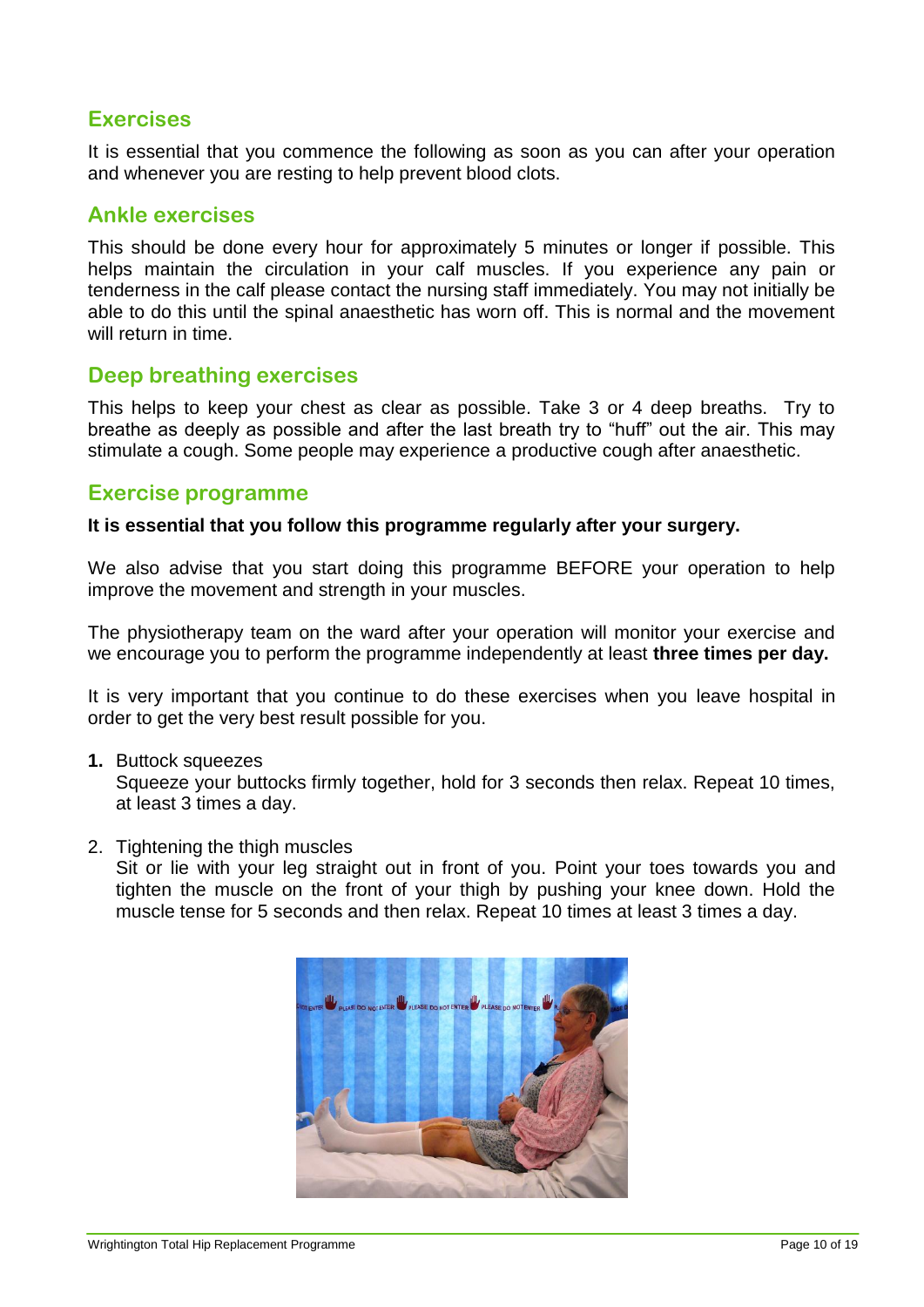## **Mobility**

As a general rule you will be allowed to walk either the same day or the day after your operation. Do not worry if this is not the case for you. You will be told as soon as possible when you will be able to get up.

You will be instructed on the use of crutches/walking aid and the correct way to walk. Once assessed by the Therapy Team you may walk with another member of staff. The aim is to help you regain independence with the crutches/walking aid as quickly as possible, allowing you to walk with minimum supervision or independently as soon as you are able to do so.

#### **However, it is important to understand that everyone is different and that the appropriate amount of help will be given to you.**

## **Stairs**

Once you are walking well you will be taught how to manage stairs or a step (according to your needs)

- Take one step at a time
- Going upstairs: use the banister on one side and the crutch/stick on the other side. Leading with your non-operated leg, first place your foot on the step; then with your operated leg, place your foot on the same step, and lastly your crutch/stick.

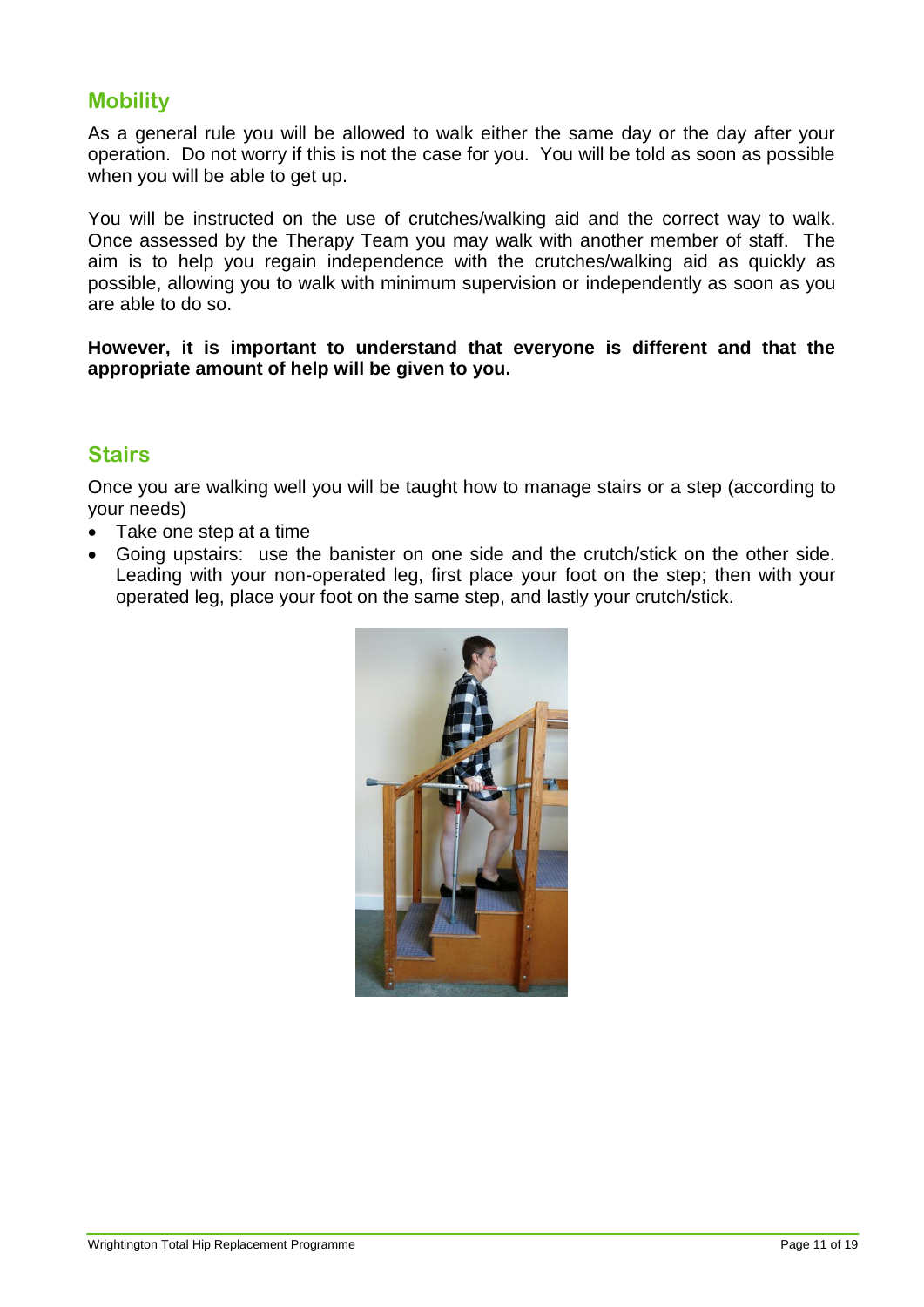Going downstairs: use the banister on one side and the crutch/stick on the other side. Place your crutch/stick first on to the step, then your operated leg onto the step and then the non-operated leg onto the same step.



Steps without rails or kerbs: as above but use both crutches/sticks together.



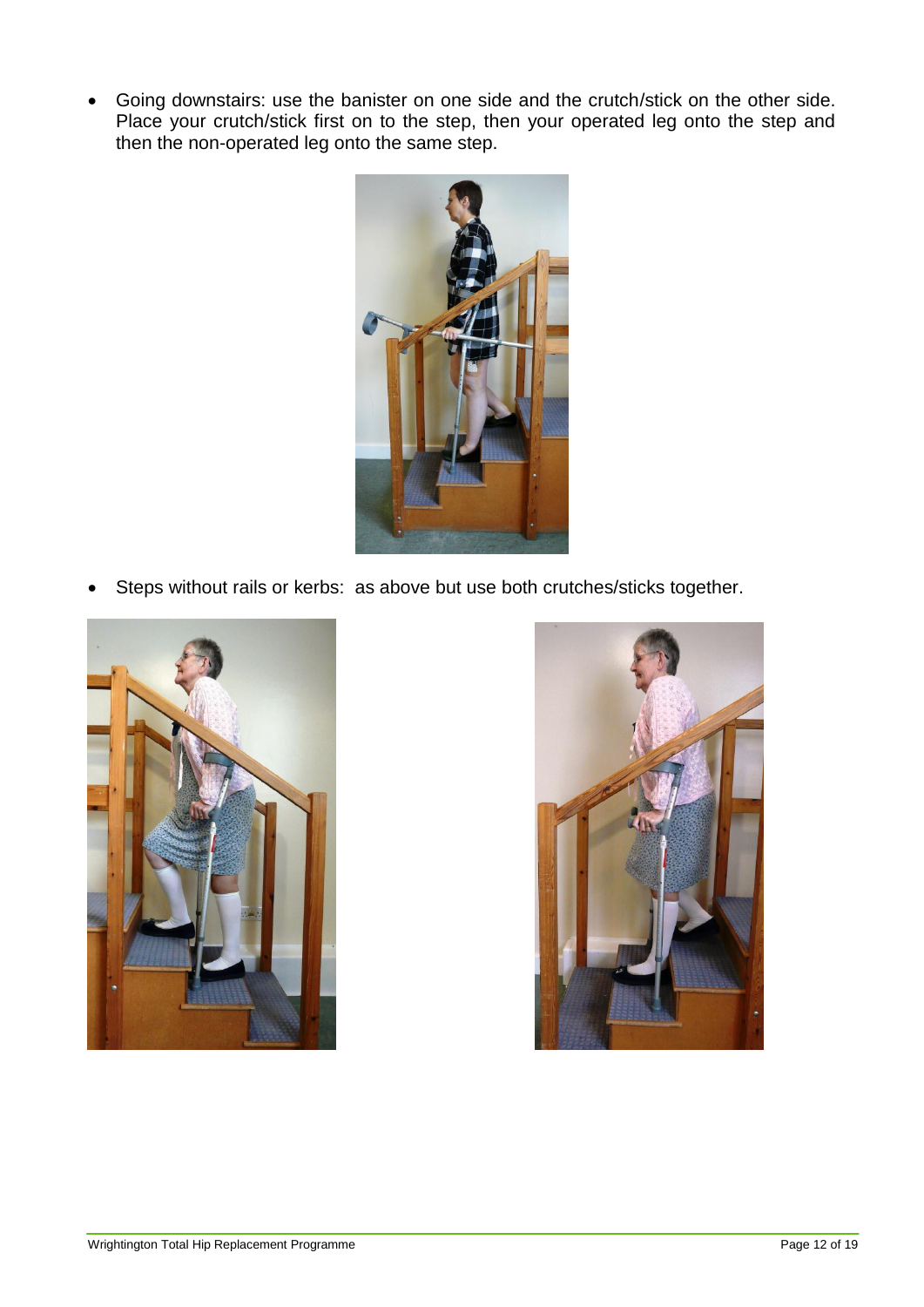## **Day of surgery (day 0) – on the ward**

You may be encouraged to get up a few hours after your return to the ward. This will initially be with the help of the Therapy Team and nursing staff who will show you how to walk.

The walking sequence should be:

- Move your walking aid
- Step forwards with your operated leg
- Step forwards with your un-operated leg

You will then be encouraged to sit in a chair and wear day clothing. Easily fitting and comfortable clothes are best. You will also be encouraged to return to normal function including completing your exercises independently throughout the day.

#### **Post-operative day 1**

You will be encouraged to be as independent as possible.

You will usually get dressed into your normal clothes. Please bring easy-fitting clothes and well-fitting slippers when you are admitted.

Routine pain relief and any other drugs you may take will be given. Assistance with mobilising and dressing will also be given.

You will be visited on the ward by the Therapy Team, including weekends.

#### **Remember: It is important you also exercise independently.**

#### **Post-operative day 2**

You will be encouraged to:

Attend to your own personal hygiene and continue with regular mobilising and leg exercises.

Practice stair climbing if necessary.

The Therapy Team will undertake an assessment of transfers as required. For example, getting in and out of bed, sitting correctly and getting up from your chair and the toilet. They will ensure you are completing them safely and that you are familiar with any equipment which has been provided for you.

You will go for a check x-ray if this has not been done already.

#### **Once you feel well and manage to safely meet all your discharge criteria (such as climbing stairs on crutches or sticks) you will be allowed home.**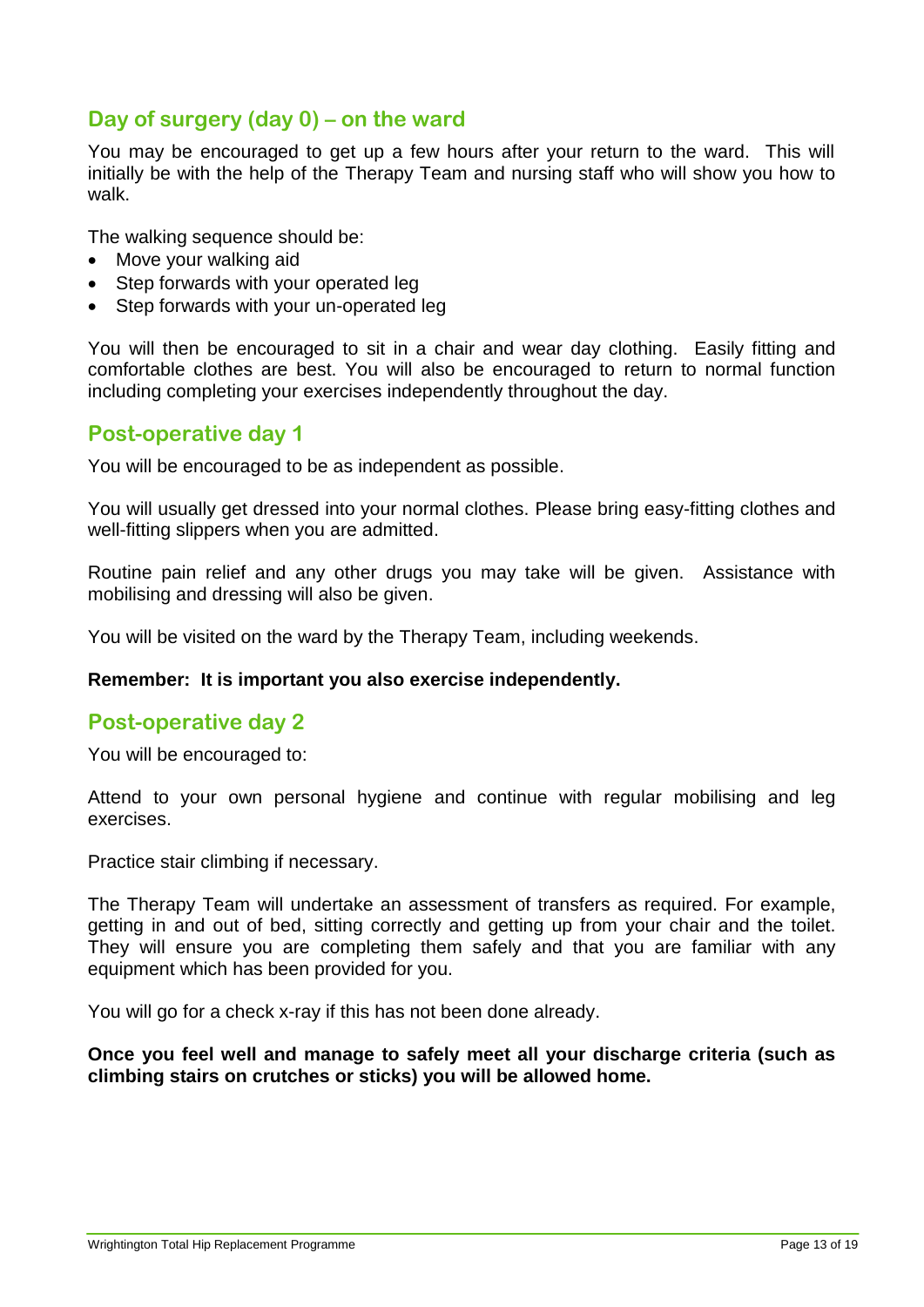# **Post-operative day 3**

You will attend to your own personal hygiene and continue with regular mobilising and leg exercises. Further practice climbing stairs will be arranged, if necessary.

There is a range of discharge dates with most people going home within two or three nights in hospital.

A pharmacist will visit you on the ward during your stay with us. They will check that all your usual medicines are prescribed for you and that all the correct medicines you need after your operation are prescribed as well. They will tell you about the new medicines that are prescribed for you and are very happy to answer any queries you have about your medicines.

# **Discharge Criteria**

However long your hospital stay, you will need to meet several goals before you are discharged home:

- Walk independently with crutches / walking aid
- Get in / out of bed and on / off the chair / toilet by yourself
- Be able to get up / down stairs if required at home
- Have an x-ray of your new joint
- Have all the equipment / help necessary at home

## **Getting in and out of a car**

- Ask your driver to push the seat all the way back and recline it slightly.
- If needed use a small cushion to make the seat level.
- Putting a plastic bag on the seat can help you slide and turn into position.
- Back up to the car until you feel it against the back of your legs.
- Carefully lower yourself onto the seat, keeping your operated leg straight out in front of you as you sit down.
- Slide across the seat towards the handbrake to give you sufficient room to get your legs into the car.
- Turn towards the dashboard, reclining backwards as you lift your operated leg into the car.
- Remove the plastic bag, make yourself comfortable and put on your seatbelt.
- To get out of the car reverse this procedure.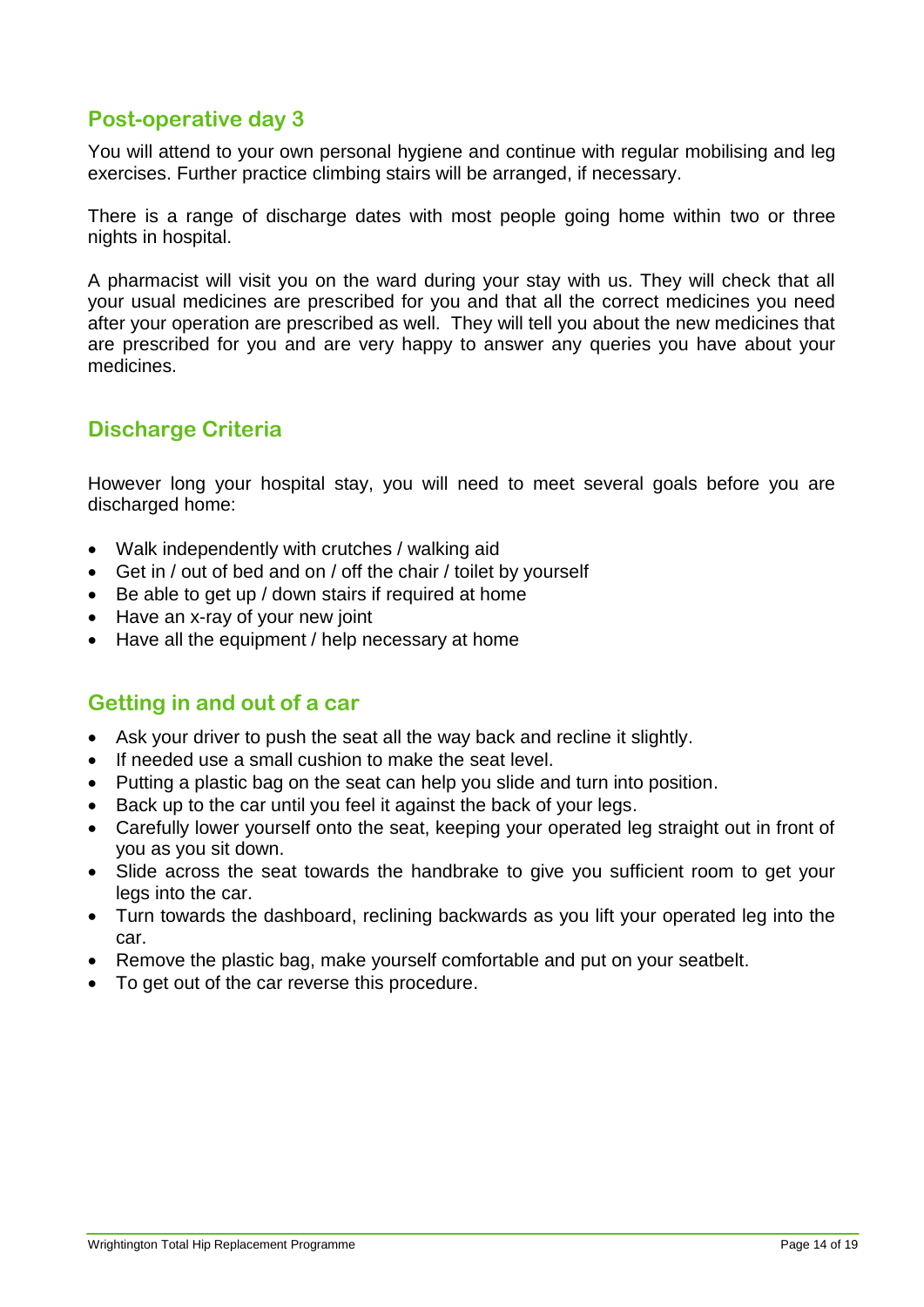## **Follow-up**

Although you have been discharged from hospital having made satisfactory progress following your operation, we are still here to support your recovery should you need us. If you have any concerns regarding your recovery, or think you may be developing a problem, please contact the helpline who will be able to offer advice, arrange additional support or organise a review if required. It is particularly important that you contact us if you are concerned about your wound.

**Monday to Friday:** 8:00 am to 4:00 pm

**Enhanced Recovery Practitioner Helpline number:** 01257 488282 (answer phone) **Arthroplasty Practitioner:** 01257 256372 (manned office hours)

**Out of these hours please contact the ward where you had your operation**

| Ward D:               | 01257 256269   |
|-----------------------|----------------|
| Ward 5:               | 01257 256276   |
| Ward 6:               | 01257 256277   |
| <b>John Charnley:</b> | 01257 256265/7 |

**Reminder: If your GP or district nurse prescribes antibiotics for a possible wound infection please contact the helpline. We may need to arrange an appointment with your surgeon. If you have any concerns about infection please contact us as soon as possible.**

Also seek advice if you notice any excessive bleeding or any difficulty with breathing. If you become urgently unwell call 999. The dressing on your wound has a bacterial barrier to help reduce the risk of infection and contains a waterproof seal that allows you to take a shower without changing your dressing. You will be given a supply of these on discharge.

If you have clips or stitches they will need to be removed about 14 days after your operation. The nursing staff will let you know the arrangements that have been made for this to be done.

If you have been discharged before day 5, you will be contacted by telephone by our enhanced recovery team 5 days and 17 days following your surgery to see how you are doing,

You will also have a clinic appointment approximately 6 weeks after your surgery. You will often be seen by the Arthroplasty Practitioner at this point. This is to ensure you are progressing well and to answer any questions you may have.

You will not routinely have a physiotherapy follow-up appointment unless your surgeon feels that you require some directed therapy. **It is important to continue your exercises at home which you were taught in hospital**.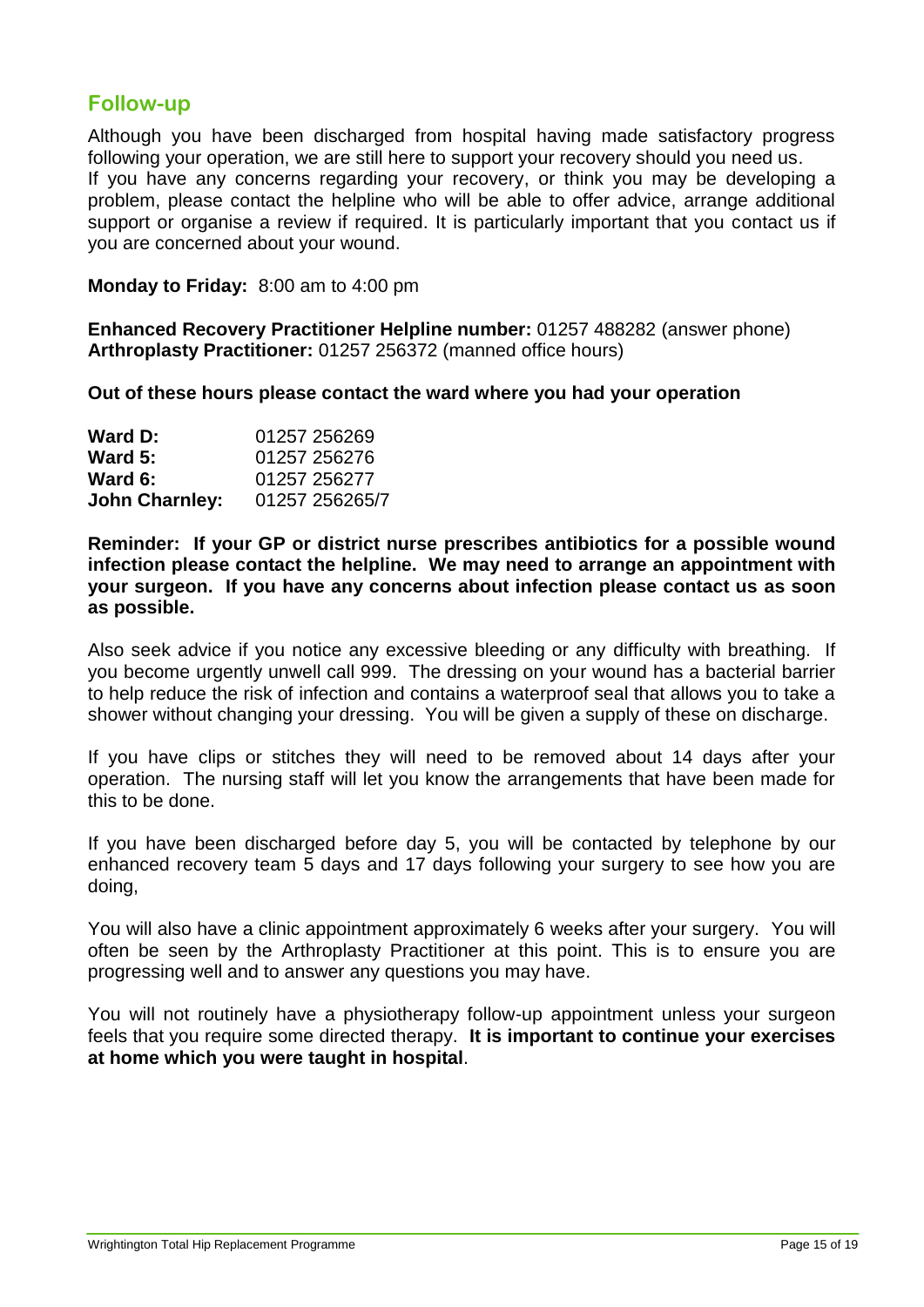# **Once at Home**

Please remember you have undergone major surgery and your recovery can take up to 12 months. It is important that you follow these guidelines when you return home:

- Continue to take painkillers as prescribed to enable you to mobilise effectively and manage your pain and swelling
- Use both crutches when mobilising. The length of time these are needed may vary and could be up to 12 weeks. Your Healthcare Practitioner or Surgeon will inform you of how long to remain on both crutches. When it is time to gradually wean yourself off your aids do so as your leg becomes stronger and your confidence increases. If you are using two crutches/sticks and you wish to try with one, always use it on the opposite side to your operated leg
- Gradually try to increase your walking distance. Walk frequently throughout the day
- Your operated leg will feel stiff each morning when you wake up. Do not worry about this; the stiffness should wear off given time
- Follow your hip precautions
- Avoid crossing your legs as this might hinder your circulation
- Wear sensible footwear. Ladies should avoid heels
- A healthy diet and not smoking will help promote wound healing and overall recovery.

# **Frequently asked questions**

# **Why have I still got swelling?**

It is normal for healing tissues to be swollen. The swelling may last for many months. When you take a step the calf muscle works to help pump blood back to the heart. If you are not putting full weight on your leg the pump does not work as well and you may get swelling around the ankle especially at the end of the day. You may also find that bruising starts to come out in the first few weeks following surgery. This is normal.

Do your circulation exercises as advised. When resting keep the leg elevated, ideally above the level of your heart while maintaining your hip precautions.

## **Why is my scar warm?**

When tissues are healing they produce heat. This can be felt on the surface for many months.

## **How long will I have pain for?**

It is likely that you may continue to experience some discomfort for several weeks. If the pain is not well controlled please inform your GP or call the helpline.

#### **Why do I get pain lower down my leg?**

While the tissues are settling it is quite common to get referred pain into the shin or behind the knee.

## **Is it normal to have disturbed nights?**

As with sitting, when you are in bed your hip may stiffen up and the discomfort may awaken you. Your sleep pattern may also be disturbed if you are not used to sleeping on your back. It is not advisable to sleep or lie on either side for the first 6 weeks following your surgery.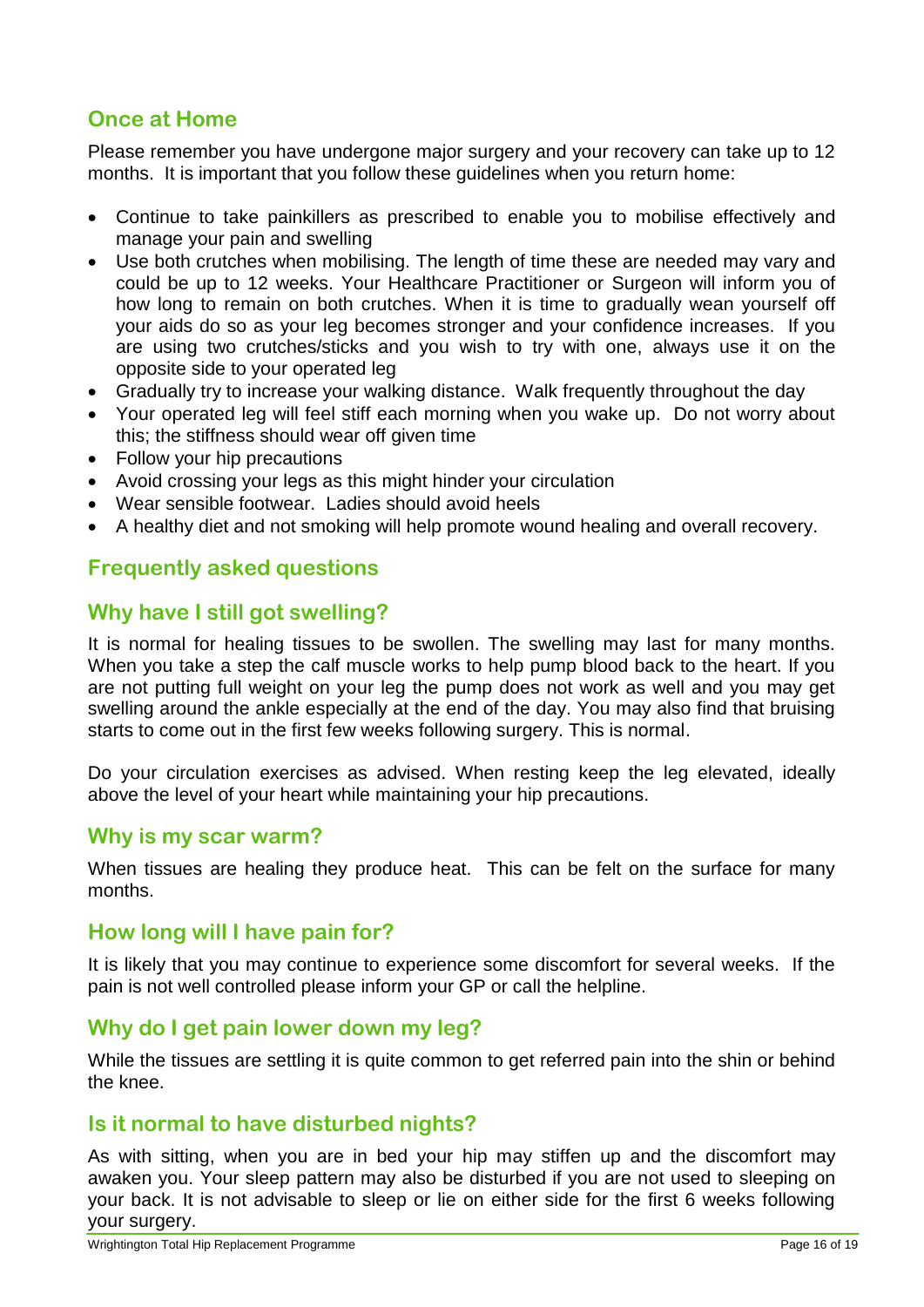## **Is it normal to have numbness around my scar?**

Small nerves are disrupted during the surgery, which can cause numbness around the incision. This should resolve but may leave a small area of permanent numbness.

#### **Why does my joint click?**

Your new hip works in a different way. The clicking should improve as recovery continues. Some patients may always be aware of some minor clicking as the cartilage has been replaced with metal and plastic bearings.

#### **When can I drive?**

You should usually wait 6 weeks before driving. Before you consider driving you must feel confident that you have sufficient movement and strength so that you could perform an emergency stop. You should also inform your insurance company that you have had an operation before you drive again.

#### **Can I go swimming?**

You should not swim for the first 12 weeks and your wound should be fully healed.

#### **When can I return to the gym?**

This will depend on your previous level of experience and fitness. Low impact activities such as cycling, treadmill walking and swimming are recommended in the early stages of recovery until the soft tissues have healed and the muscles are strong enough to protect the new joint. **This is usually not for the first 12 weeks**. High impact activities such as sports and running should be avoided until after your consultant clinic review.

#### **Will I set off the security scanner alarm at the airport?**

Your joint may set off the alarm depending on the type of metal it is made of. Your metal walking aids will also be x-rayed. It is not normally advisable to fly within 3 months of your surgery as flying increases the risk of a DVT. If you are considered to be high risk for DVT you should get advice from your consultant or GP. They may recommend you delay your trip. You should also check that your insurance policy provides adequate cover.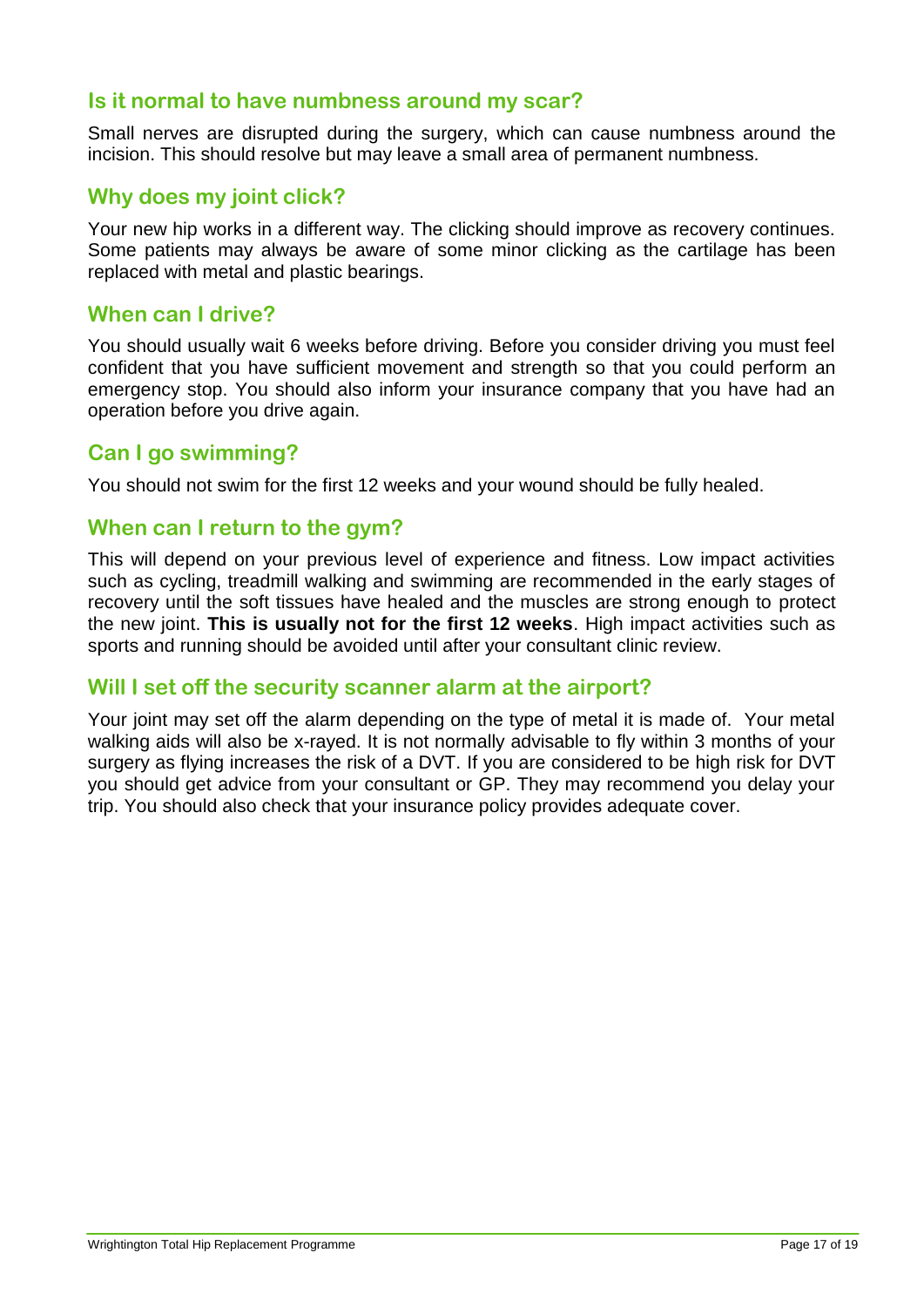# **Additional telephone numbers**

| <b>Wrightington Main Switchboard:</b>      | 01942 244000        |
|--------------------------------------------|---------------------|
| Admissions:                                | 01257 256211        |
| Pre-operative clinic:                      | 01257 256340        |
| Physiotherapy:                             | 01257 256307        |
| Occupational therapy:                      | 01257 256306        |
| Pain team:                                 | 01942 822365        |
| Outpatients:                               | 01257 256295        |
| Patient Advice and Liaison Service (PALS): | 01942 822376        |
| <b>Arthroplasty Practitioners:</b>         | 01257 256372        |
| <b>Enhanced Recovery Team:</b>             | 01257 488282 / 2080 |
| Bone Bank:                                 | 01257 256452        |